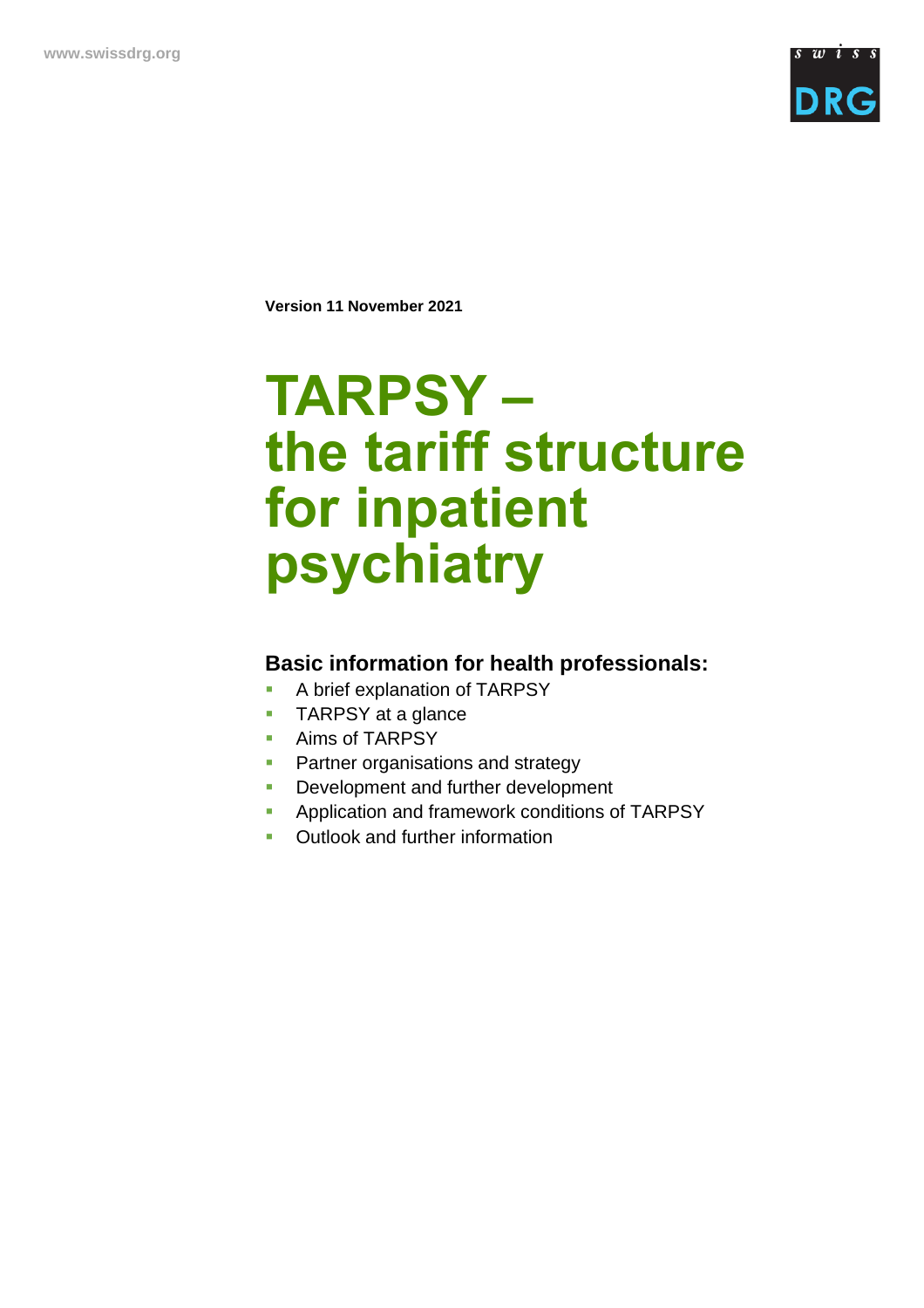

# **A brief explanation of TARPSY**

### **TARPSY is a tariff system used to regulate the remuneration of all services in the field of inpatient psychiatry uniformly throughout Switzerland on the basis of flat rates.**

### **Tariff structure as part of the tariff system**

The tariff system comprises the TARPSY tariff structure, including framework conditions and the negotiation of tariffs between service providers and social insurers. The tariff structure consists of the definition manual and the associated grouper software, the PCG catalogue and the catalogue of Additional payments. In addition, supplementary framework conditions for application are laid down in various documents.

### **Grouping**

Within the scope of the application of TARPSY, each inpatient stay in a psychiatric clinic or department is assigned to a case group (psychiatric cost group – PCG) on the basis of certain criteria, such as main diagnosis, secondary diagnoses, treatments and age using the grouper and then assigned a daily cost weight.

### **Remuneration**

The effective cost weight is obtained by multiplying the daily cost weight by the length of stay. The remuneration amount is then determined by multiplying the effective cost weight with a base rate applicable to the hospital, which is set during the tariff negotiations.

### **Introduction of TARPSY**

TARPSY was rolled out across Switzerland on 1 January 2018, with all tariffs becoming effective as of that date. For child and youth psychiatry, its application has been mandatory since 1 January 2019.

"With TARPSY, we have a uniform national tariff structure for inpatient psychiatry, which is based on current cost and service data and designed as an adaptive system. This means that, in the coming years, further differentiations will be mandatory. TARPSY therefore provides a foundation for fair remuneration, transparency and comparability among service providers with comparable service offers and framework conditions".



**Markus Merz,** CEO Psychiatric University Hospital Zurich

**Grouper PCG catalogue Daily cost weight Length of stay Additional payment**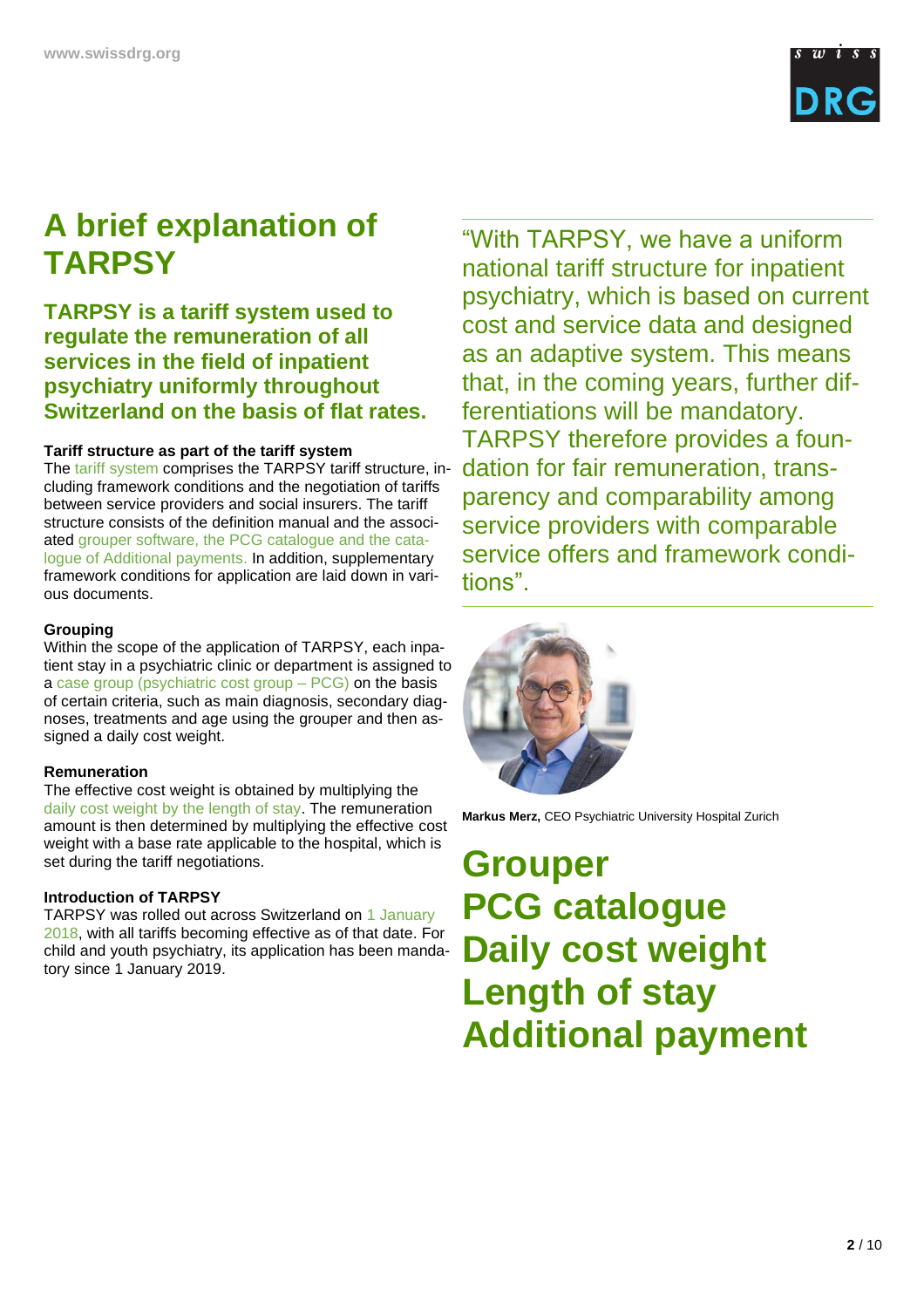

# **TARPSY at a glance**

From the mandate in the Federal Health Insurance Act to approval by the Federal Council – the development of the TARPSY tariff structure at a glance:

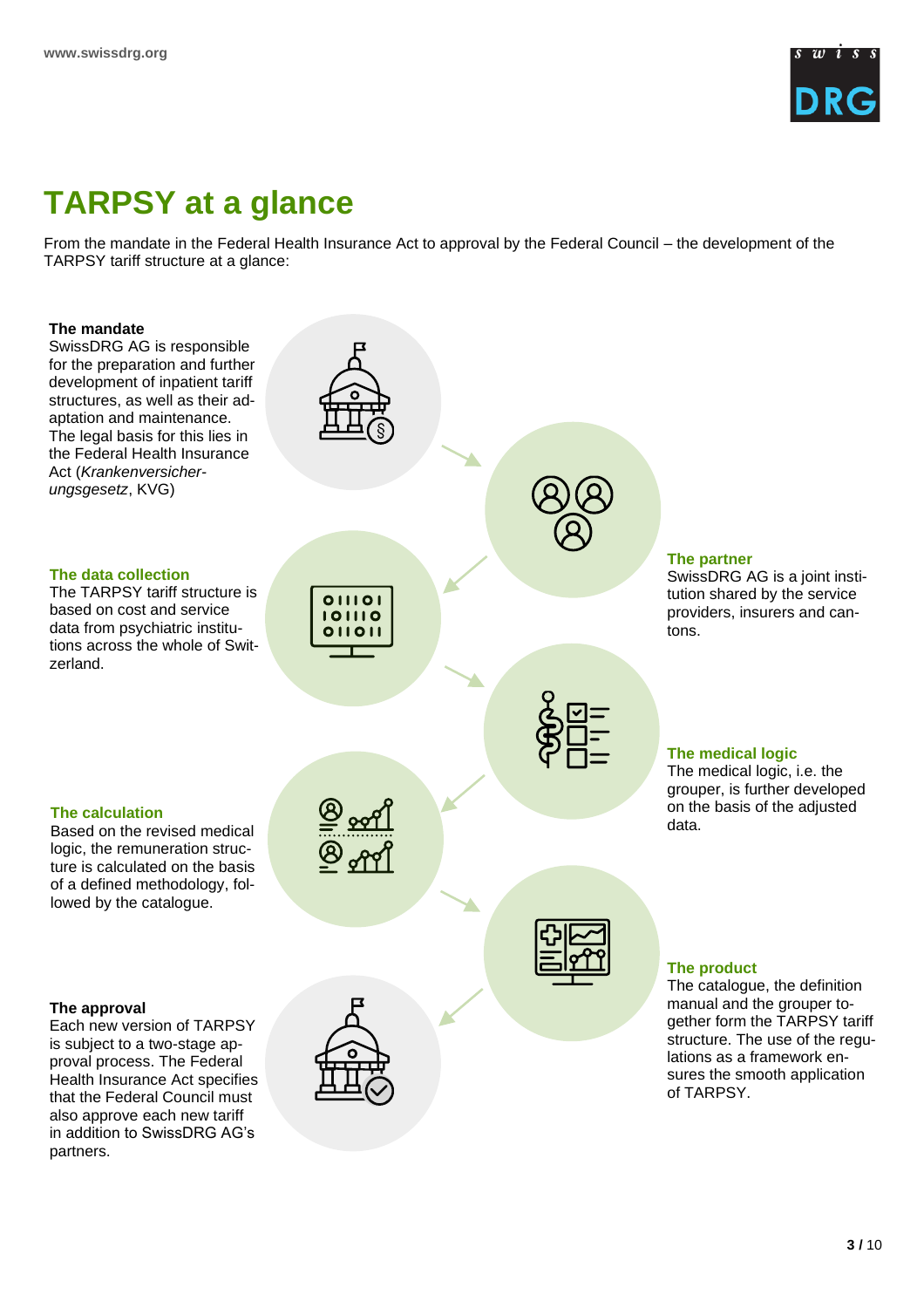

# **TARPSY – objectives**

**The introduction of the TARPSY tariff system has created a Switzerland-wide remuneration system for inpatient psychiatry.** 

**The aim of the TARPSY tariff structure as part of the overall tariff system is to create clear framework conditions that increase the transparency and comparability of services, costs and quality, and to promote the patient-oriented use of resources. The following objectives can be defined in detail:**

- **TARPSY** is a tariff system that regulates the remuneration of inpatient psychiatry services throughout Switzerland in a uniform manner and in accordance with the provisions of the Federal Health Insurance Act.
- **TARPSY allows for improved cost and service transpar**ency and forms the basis for operational comparisons and competition.
- **.** The tariff structure is designed as an adaptive system, which undergoes continuous development on the basis of the data collected.
- **.** The application of service-related daily flat rates allows the TARPSY tariff structure to take account of the complexity and peculiarities of inpatient psychiatric care in Switzerland.
- As a tariff structure, TARPSY sets incentives for treatment that is medically and economically reasonable. The underlying tension between medical and economic interests is neither worsened nor resolved by the tariff structure.
- TARPSY is service-based and leaves room for clinicspecific treatment concepts.

# **uniform transparent adaptive system service-related economic medical**

"TARPSY provides increased transparency for costs and services in inpatient psychiatry. This is also in the interest of the patients".



**Pierre Alain Schnegg,** Berne Cantonal Councillor and Chair of the Board of Directors of SwissDRG AG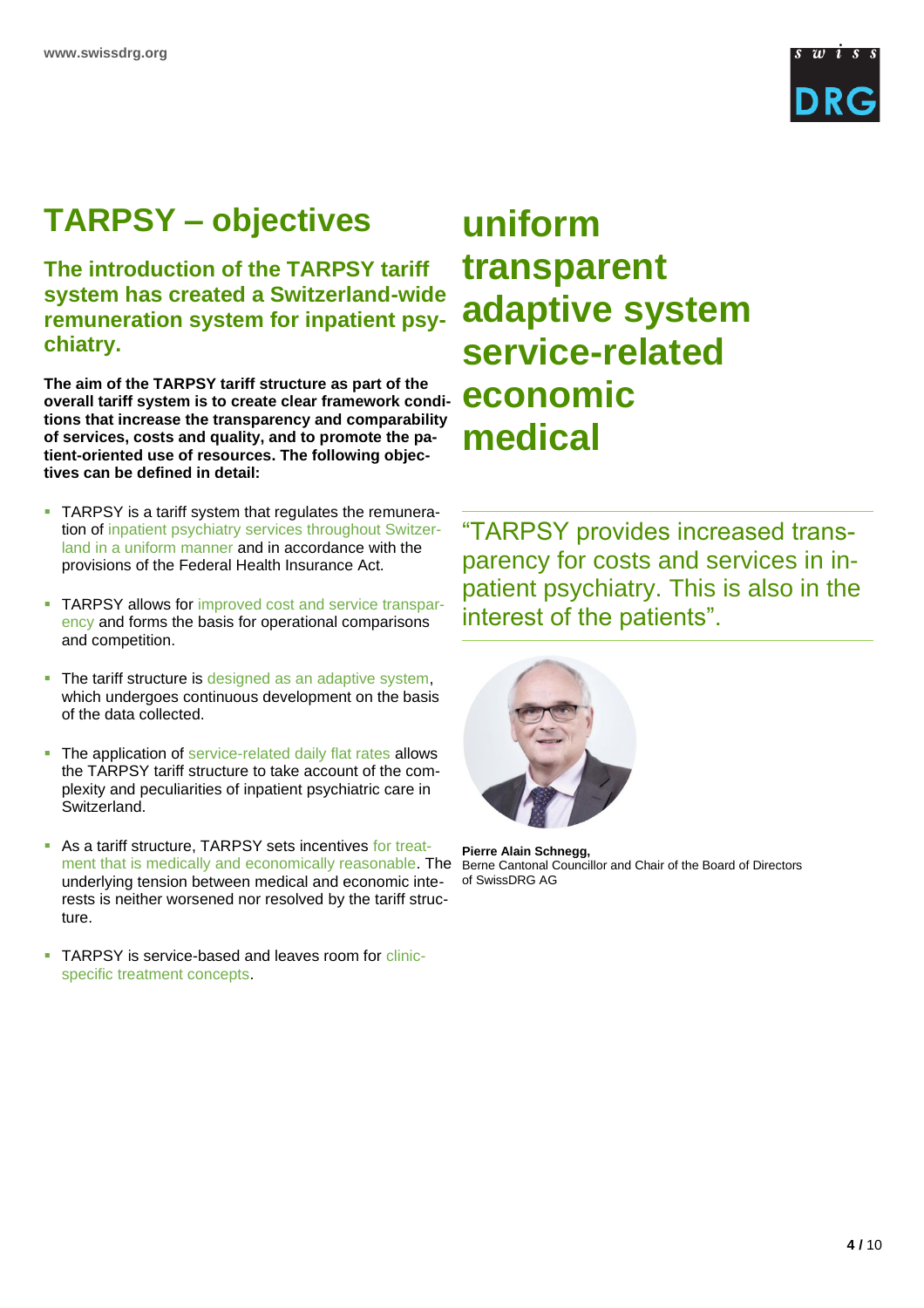

# **Partner organisations**

**SwissDRG AG is a joint institution shared by the service providers, insurers and cantons in the Swiss healthcare system. It is responsible for the introduction, further development and maintenance of the inpatient tariff structures.** 

**SwissDRG AG is responsible for the preparation and further development of inpatient tariff structures, as well as their adaptation and maintenance.** 

It implements the legislative mandate passed by the Parliament in December 2007. This charitable public company was founded on 18 January 2008 and is a joint institution shared by the service providers, insurers and cantons.

By integrating the key stakeholders, account can be taken of the different requirements and needs that the tariff structures need to meet. SwissDRG AG and its partner organisations work together to ensure that the further development of nationally applicable inpatient tariff structures is to the benefit of patients, premium payers and taxpayers.

Tariff negotiations between service providers and social insurers do not fall within the remit of SwissDRG AG.

### **SwissDRG AG is sponsored by the following organisations:**

- Swiss Conference of the Cantonal Ministers of Public Health (GDK)
- **H+ Swiss Hospitals**
- santésuisse Swiss Health Insurers
- Swiss Medical Association (FMH)
- Medical Tariff Commission UVG, MV/IV (MTK)

### **Shared strategy**

The integration of partner organisations and other stakeholders at different levels leads to the application-oriented and targeted further development of TARPSY.

**Partner organisations**: **Development** priorities **TARPSY User:** technical inputs on the application process

**Board of Directors:** Fundamental and strategic aspects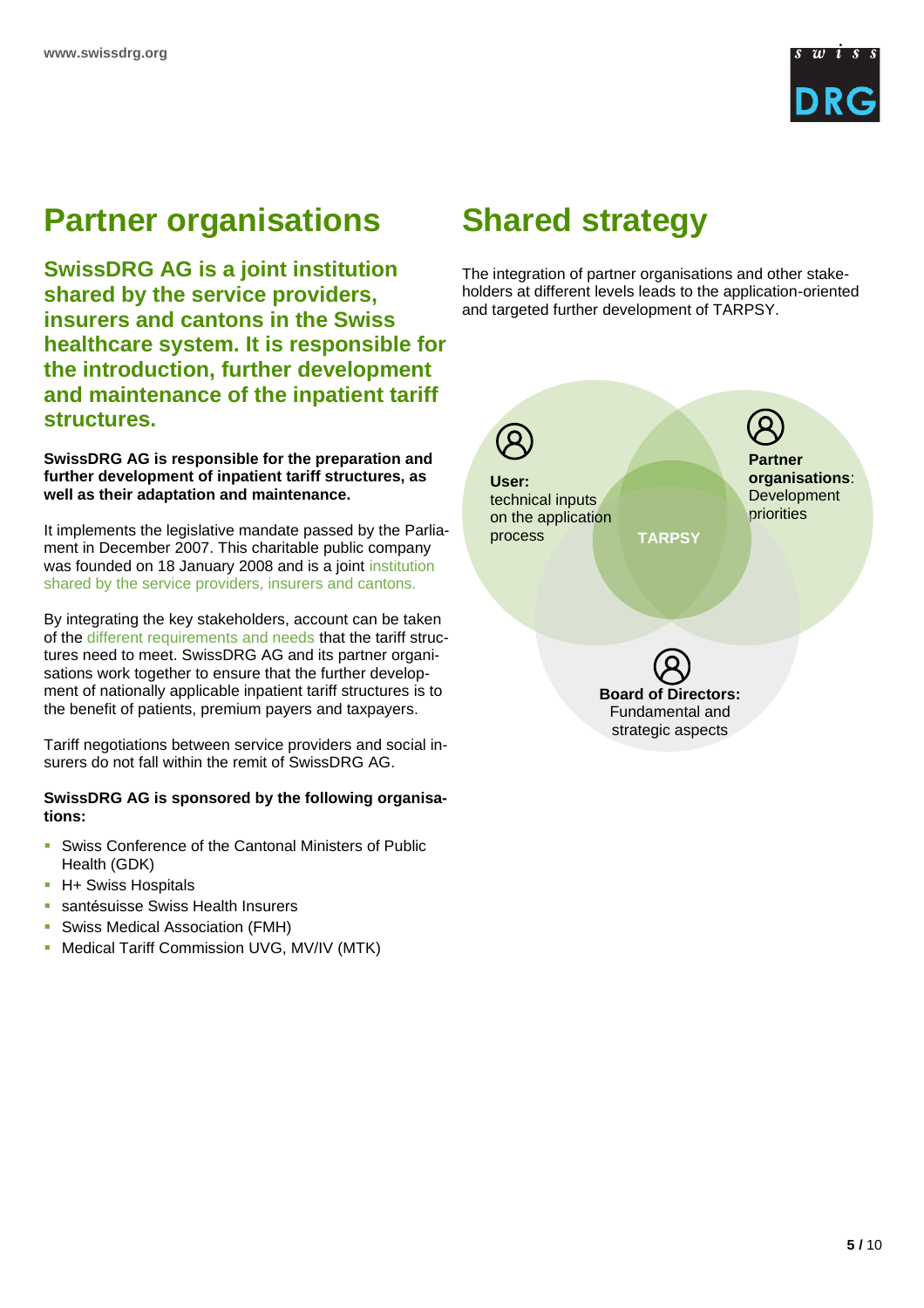

### **Concept and steps towards further development**

Since its introduction in 2018, TARPSY has been undergoing continuous development. In doing so, SwissDRG AG orients itself to the "Product Development Guidelines", which set out aspects such as the principles of the tariff structure and its development.

A new version, usually released annually and on the basis of up-to-date data and a refined grouping logic, takes account of new findings and developments in the practice of the institutions.



**der to maintain, further develop and adapt the TARPSY tariff structure in accordance with its legal mandate.** 

The development of a new version of TARPSY begins with the supply of data. In this step, hospitals and clinics supply their service and cost data to SwissDRG AG in an anonymised and standardised form. These data are then checked for plausibility and adjusted by SwissDRG AG. Implausible cases are not used for the further development of the tariff structure.

This allows new findings to be taken into account and the existing medical logic to be refined and adjusted. During this process, so-called split criteria, which function as cost separators, are redefined, adjusted or removed. Cases with similar cost structures are therefore grouped together in a PCG. Examples input by partner organisations, which are able to submit proposals for the further development of the tariff structure by means of an application procedure before the start of the development phase, serve as a basis for further development. These are taken into account by SwissDRG AG when developing new versions.

**adjusted data.** 

**neration structure is calculated on the basis of a defined methodology, followed by the catalogue.**

A remuneration structure is calculated for each PCG, based on the length of stay of a case in the respective group. This remuneration structure assigns a daily cost weighting to each length of stay.

Here, too, the wishes of the partner organisations are taken into account. In addition, it is essential that the calculation methodology allows for an adequate incentive structure within the tariff system, thereby achieving appropriate remuneration. It is important, in this regard, that the correct statistical key figures and suitable measures are chosen and subsequently optimised.

**Each new tariff version is process and a two-stage approval process.**

Further developments are presented to SwissDRG AG's partner organisations, together with a qualitative assessment of the further developments, during the system presentations, where comprehensive documentation is also provided.

Following acceptance of the new version of the tariff by SwissDRG AG's partners, it is submitted to the Federal Council for approval.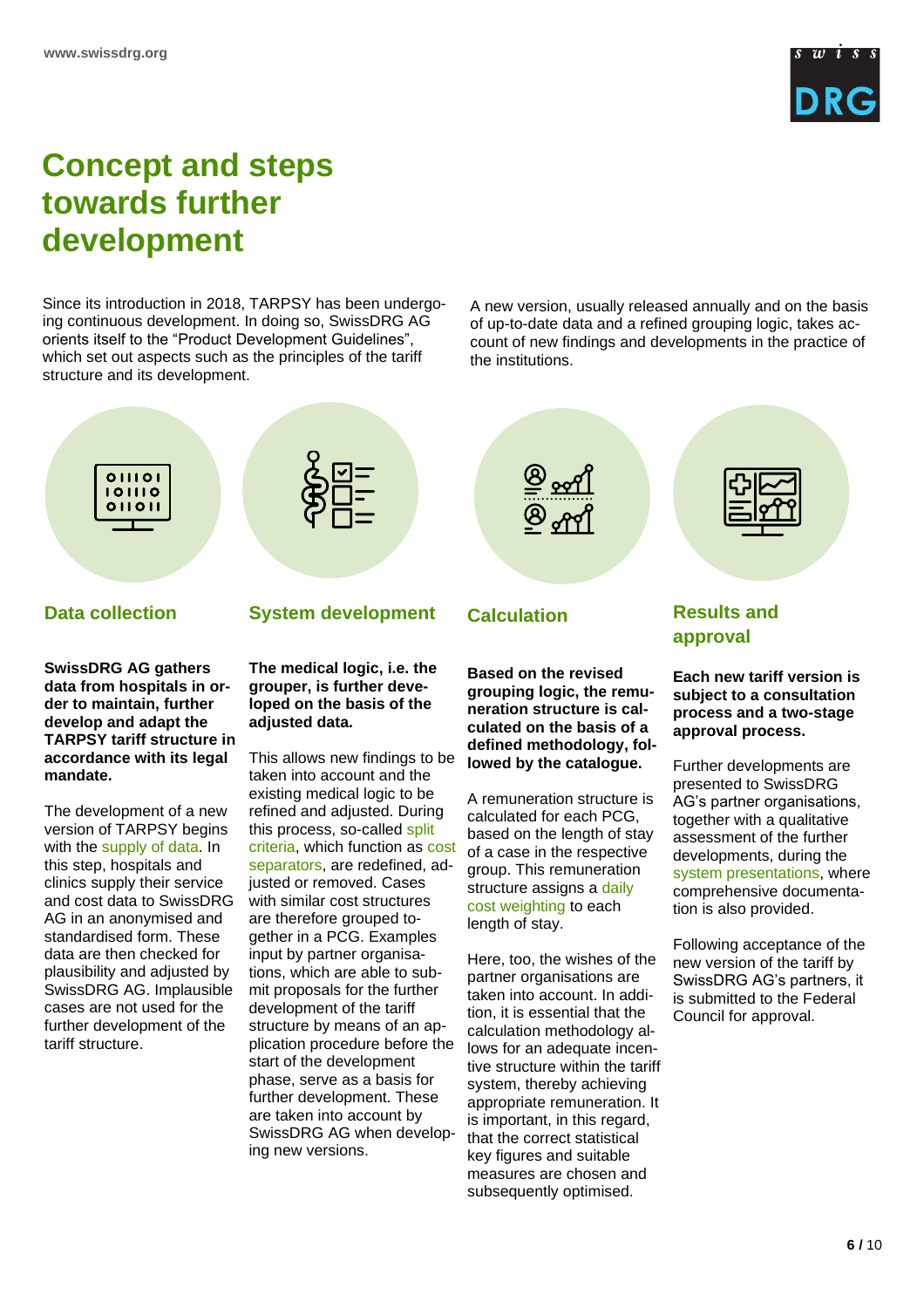

# **Application of TARPSY**

**At the heart of TARPSY lies the grouping logic, which assigns a group (PCG) to each inpatient psychiatric case. This PCG determines the remuneration of the costs incurred for the case.**

**In this regard, a distinction must be made between a basis PCG (APCG) and PCGs that have actually been assessed. The top-level group, which represents cases that are related in terms of content, is comprised of a basis PCG.** 

That basis PCG can contain multiple PCGs that differ in terms of their cost structure or use of resources. Elements such as diagnoses, services performed and the age of the patient function as split criteria.

The assigned PCG can be used to determine the correct daily cost weight. The effective cost weight of the case (TARPSY flat rate) can be determined by multiplying the daily cost weight by the length of stay. Finally, the remuneration for each case is determined, along with the base rate negotiated by the service provider and the payer.

In addition to the flat-rate remuneration, it is possible to charge an Additional payment for individual services.



Length of stay

Schematic representation of a PCG including remuneration and possible Additional payments

"TARPSY is based on a robust database. The annual data collections and the broad experience of Swiss-DRG AG in the application of tariffs to acute hospital care will allow further improvements to be made to the tariff structure. This allows for the proper compensation of inpatient psychiatric treatments".



**Verena Nold Rebetez,** santésuisse Director

# **Additional payments**

Services and products that cannot be assigned to the regular treatment of patients and are unequally distributed across them can be remunerated by means of Additional payments, provided they meet the corresponding characteristics.

Accordingly, cost-intensive services and products, which, from a statistical point of view, cannot be (adequately) remunerated via the TARPSY flat rate without implying corresponding false incentives in the system are particularly well-suited to Additional payments.

Additional payments are not shown as a dimensionless cost weight in the same way as flat rates; instead they are displayed as a figure in Swiss francs. The catalogue of Additional payments is structured as a catalogue of individual services and, as part of the TARPSY catalogue, is subject to regular approval processes.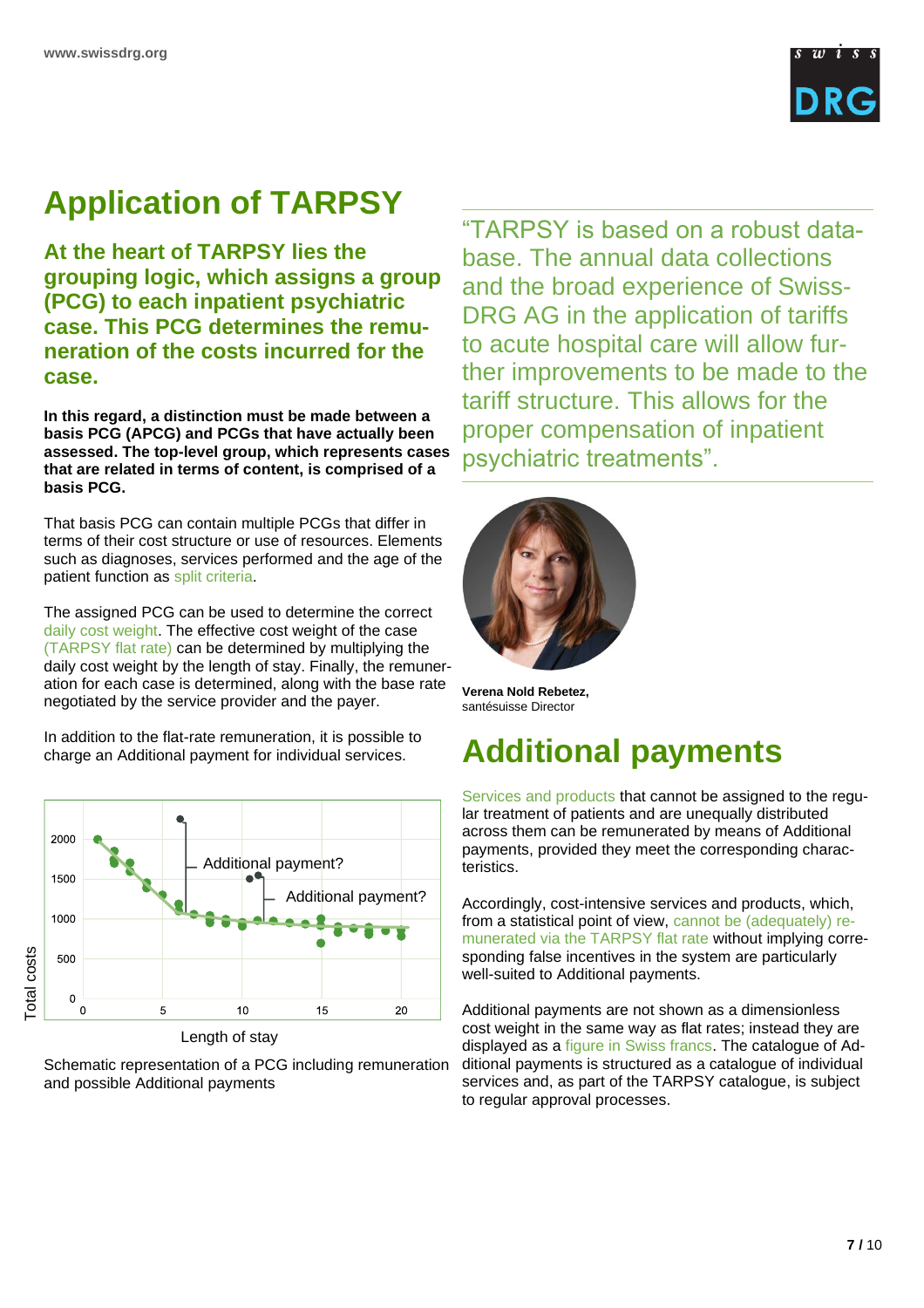

# **The application of TARPSY**



**The TARPSY tariff system is supported by supplementary framework conditions, which are developed by Swiss-DRG AG's partner organisations and the Swiss Federal Statistical Office (FSO).**

**With a view to enabling the uniform application of the tariff system throughout Switzerland, fundamental aspects are defined in the rules and definitions for case billing under SwissDRG and TARPSY.** 

The rules and definitions for case billing therefore form an integral part of the tariff structure and the tariff system and are defined by SwissDRG AG's partner organisations. These include in particular the scope of application and rules on case settlement. They are supplemented by clarifications and undergo constant further development.

TARPSY makes use of existing FSO coding instruments, which are used for the collection of

medical statistics, thereby reducing any additional outlay for service providers. The coding instruments consist of the diagnosis classification (ICD catalogue) and a procedure catalogue (CHOP catalogue), which are subject to constant further development by the FSO. In addition, the FSO provides coding guidelines that allow for uniform coding throughout Switzerland.

In order to ensure robust and high-quality coding, the tariff system is supported by coding revision guidelines defined by SwissDRG AG's partner organisations.

Within the tariff system, the tariff partners define hospital specific base rates for billing under TARPSY, which take account of differences in cost that are not reflected by the tariff structure; this falls outside of the remit of SwissDRG AG. The Board of Directors of SwissDRG AG may publish findings in connection with the tariff negotiations, with the intention of supporting the proper application of the tariff structure.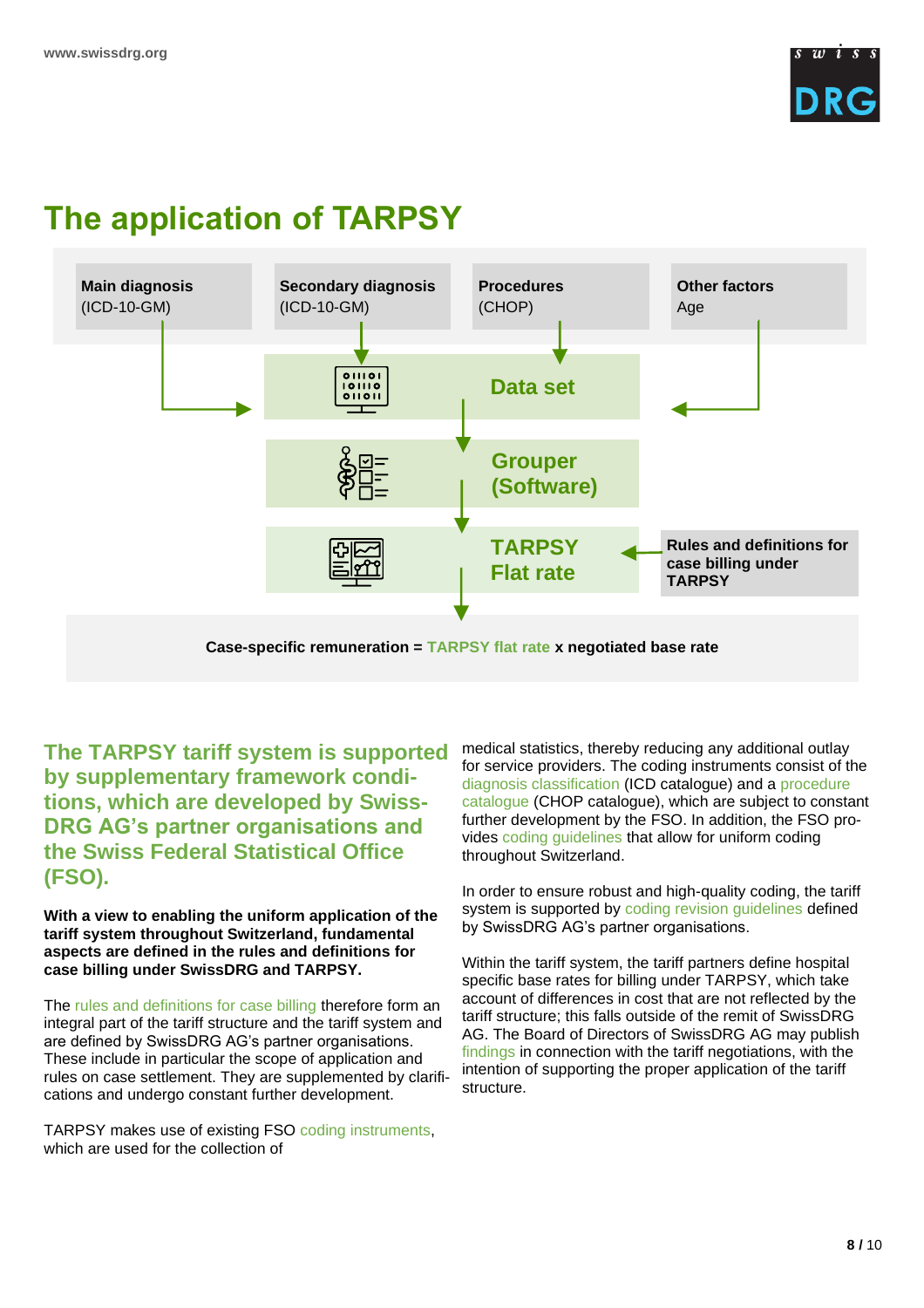

# **Outlook**

**At present, TARPSY is used as a tariff system for all inpatient psychiatric hospitalisations in Switzerland and is accepted as such throughout the country.** 

**TARPSY is designed as an adaptive system and allows for continuous further development and differentiation. This ensures that the tariff structure follows and integrates medical advances and new treatment concepts.** 

The further development of TARPSY is based on feedback from users, who are therefore able to directly influence the further development and possibilities for mapping individual treatment types under TARPSY.

### **Further information**

**Further information regarding the framework conditions and technical aspects of the TARPSY tariff structure and its development and application can be found on SwissDRG AG's website. Information is provided on the following in particular:**

### **Data collection**

Detailed information on data collection and documentation of the data sets and the web interface. www.swissdrg.org/de/psychiatrie/datenerhebung

### **Application procedure**

The structured application procedure offers users of the tariff structure the opportunity to participate in the development thereof.

www.swissdrg.org/de/psychiatrie/antragsverfahren

### **Supplementary documents**

Information regarding rules for case billing and coding revision as well as key figures for individual versions. www.swissdrg.org/de/psychiatrie/tarpsy.

### **Up-to-date information and webinars**

Up-to-date information on the tariff structure can be found in our regular TARPSY newsletter, which you can subscribe to online. In addition, key technical aspects of the tariff structure and its development are explained in various webinars.

www.swissdrg.org/de/psychiatrie/tarpsy/informationen

### **Information from the Board of Directors**

The Board of Directors of SwissDRG AG may publish additional findings in connection with the proper application of the tariff structure.

[www.swissdrg.org/de/ueber-uns/verwaltungsrat/kommu](https://www.swissdrg.org/de/ueber-uns/verwaltungsrat/kommunikation)[nikation](https://www.swissdrg.org/de/ueber-uns/verwaltungsrat/kommunikation)